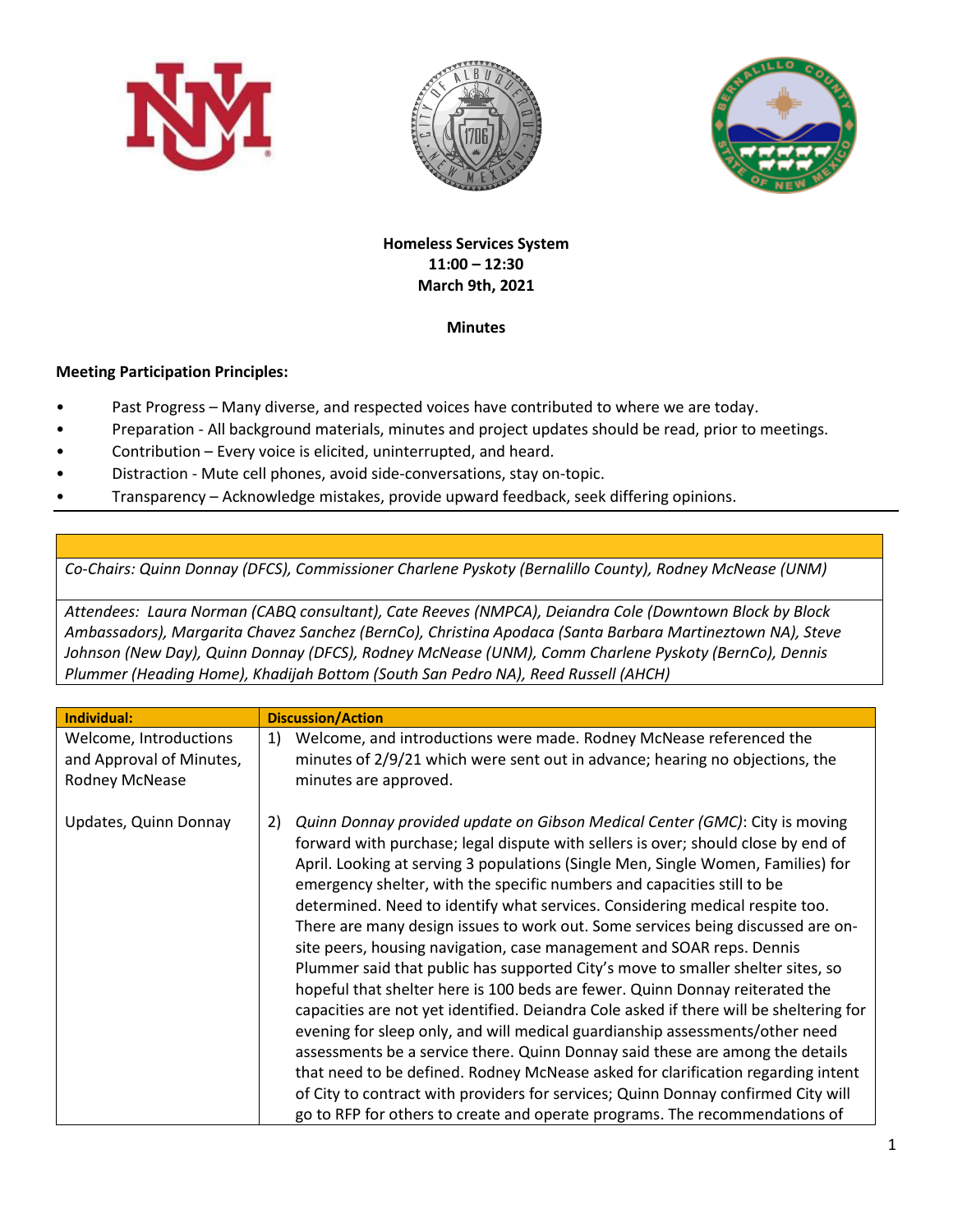|                                                        | this committee will be included in the RFP for providers. The County/City working<br>together on a system gaps analysis now, and information from this should be<br>helpful. Margarita Chavez Sanchez suggested the parameters/expectations be<br>clear in RFP and that problem-based procurement be done. Dennis Plummer<br>asked if design will allow for separate entrance/exit and living spaces for the<br>different populations, and Quinn Donnay confirmed that this is part of trauma-<br>informed design planning. Also important is to take into account GMCS's current<br>tenants, such as Haven and Turquoise Lodge. Architect is already on board.<br>Deiandra Cole enquired about transportation plan, as this area doesn't have as<br>much as other areas. Quinn Donnay said that a possibility is to build on current<br>transport system offered for those going to and from WEHC. Steve Johnson<br>reminded committee that New Day has significant presence in that area of City. It<br>is typical to keep youth services separated from adult services; Bullhead Park near<br>New Day services and GMC and may be impacted. |
|--------------------------------------------------------|------------------------------------------------------------------------------------------------------------------------------------------------------------------------------------------------------------------------------------------------------------------------------------------------------------------------------------------------------------------------------------------------------------------------------------------------------------------------------------------------------------------------------------------------------------------------------------------------------------------------------------------------------------------------------------------------------------------------------------------------------------------------------------------------------------------------------------------------------------------------------------------------------------------------------------------------------------------------------------------------------------------------------------------------------------------------------------------------------------------------------------------------|
|                                                        | 3.) Research Updates: UNM has created a homeless research committee to<br>coordinate university research. They will focus on 2 things, one of which came from<br>this committee. Evaluate impacts and benefits of services provided in neighborhoods.<br>Their timeline is present research findings by 1/1/22; should start in May. In addition<br>to that, the Affordable Housing Committee will be reviewing existing data to quantify<br>PSH needs. Rodney McNease added that UNM is setting up its research framework<br>now, then a smaller team of researchers will more the work forward. Neighborhood<br>representative contact information was provided, and these committee members<br>should expect to be contacted. This research is more about impact of services on<br>neighborhoods, not about needs of people served.                                                                                                                                                                                                                                                                                                         |
| Wrap up and next steps,<br><b>Commissioner Pyskoty</b> | 4.)Legislative Updates: The Housing Modernization Act passed the House, but with<br>several concessions. Brie Sillery of NM Coalition to End Homelessness offered insight<br>that current bill includes extending timeframes for evictions, but source of income<br>discrimination was removed as was requirement to establish statewide housing<br>council (a commitment was made to do this by housing partners, without it being in<br>law). Brie Sillery can share information of how people can support as bill now in<br>Senate; email her to be added to her list serve.                                                                                                                                                                                                                                                                                                                                                                                                                                                                                                                                                                |
|                                                        | Steve Johnson said that he has been looking for apartment complex to house<br>young people emerging from foster care; it is hard. Expect increases in<br>community rents, due to shortage of rental units. Reed Russell confirmed this<br>challenge and he understands it is taking up to 80 days to house someone lately<br>(used to take about 20), due to the scarcity.                                                                                                                                                                                                                                                                                                                                                                                                                                                                                                                                                                                                                                                                                                                                                                     |
|                                                        | 5.) Comm Pyskoty shared that Bernalillo County is rolling out its Emergency Rental<br>Assistance Program at County website; City will be doing its similar program soon.                                                                                                                                                                                                                                                                                                                                                                                                                                                                                                                                                                                                                                                                                                                                                                                                                                                                                                                                                                       |
|                                                        | Kinsey Cooper joined the meeting and shared that the City is rolling out a<br>Community Engagement Plan related to the Gibson Medical Center project.<br>Community input has been critical up to this point, and will continue to be.<br>Still in the drafting phase; more information to come.                                                                                                                                                                                                                                                                                                                                                                                                                                                                                                                                                                                                                                                                                                                                                                                                                                                |
|                                                        | Christina Apodaca expressed appreciation to 311 for action taken from her<br>calls requesting clean up. How do contact someone to clean under the                                                                                                                                                                                                                                                                                                                                                                                                                                                                                                                                                                                                                                                                                                                                                                                                                                                                                                                                                                                              |